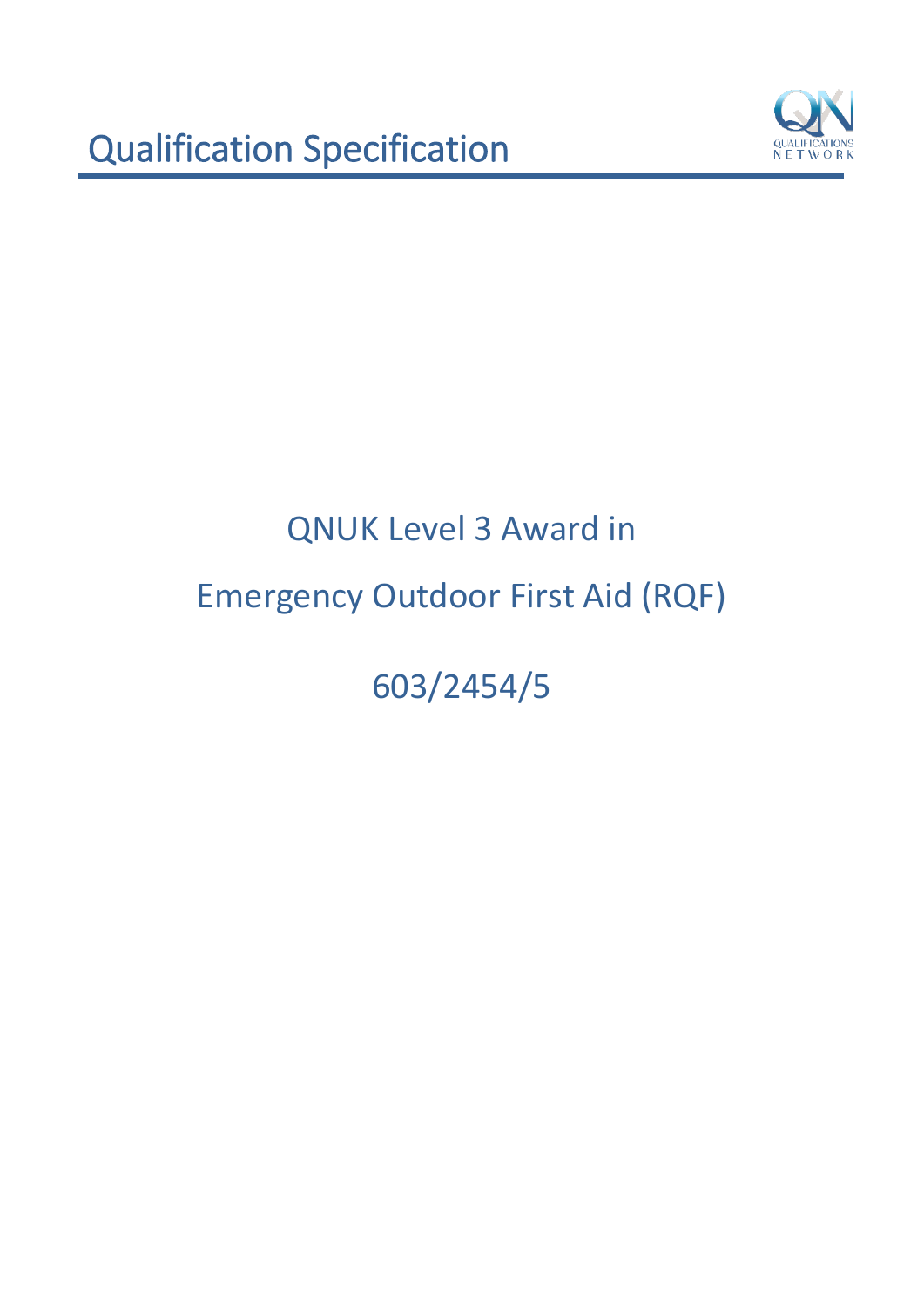

# **Contents**

| 1.    |  |
|-------|--|
| 2.    |  |
| 3.    |  |
| 4.    |  |
| 5.    |  |
| 6.    |  |
| 7.    |  |
| 8.    |  |
| 9.    |  |
| 10.   |  |
| 11.   |  |
|       |  |
|       |  |
| 13.1. |  |
| 13.2. |  |
| 13.3. |  |
| 13.4. |  |
|       |  |
|       |  |
| 15.1. |  |
| 15.2. |  |
|       |  |
|       |  |
|       |  |
|       |  |
|       |  |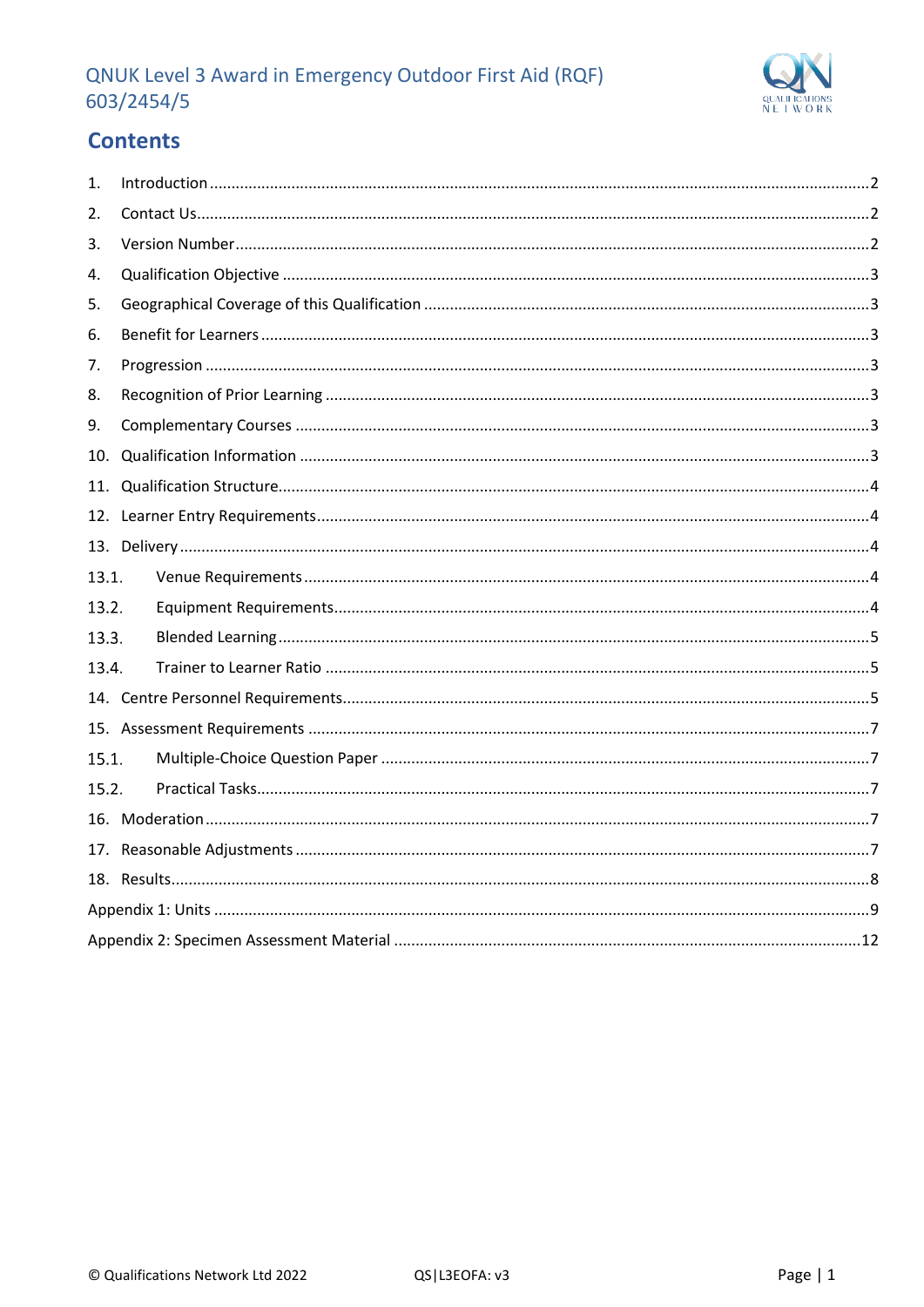

## <span id="page-2-0"></span>**1. Introduction**

Qualifications Network Limited (QNUK) is an Awarding Organisation recognised and regulated by the Office of Qualifications and Examinations (Ofqual) in England, the Council for Curriculum, Examinations and Assessment (CCEA) in Northern Ireland and Qualifications Wales.

This specification outlines key information required by users of the qualification to ensure they can make an informed decision about the suitability of the qualification they are taking or proposing to take for the purposes that they intend to use it.

## <span id="page-2-1"></span>**2. Contact Us**

Please get in touch if you need any advice or guidance with this qualification.

#### **Head Office:**

Qualifications Network First Floor Offices 86A Lancaster Road Enfield Middlesex EN2 0BX

Email: [centres@qnuk.org](mailto:CentreSupport@Qualifications-Network.co.uk) Tel: 020 3795 0559

## <span id="page-2-2"></span>**3. Version Number**

Centres should make sure they are using the most up to date document by checking the footer which will confirm the current version number.

Version 3: December 2021 – new qualification template applied

| Document owner          | <b>Qualifications Manager</b> |
|-------------------------|-------------------------------|
| Date last updated       | 20/12/2021                    |
| Next review             | 20/12/2023                    |
| <b>Status</b>           | Approved                      |
| Version                 | 3                             |
| Document control number | QS   L3EOFA                   |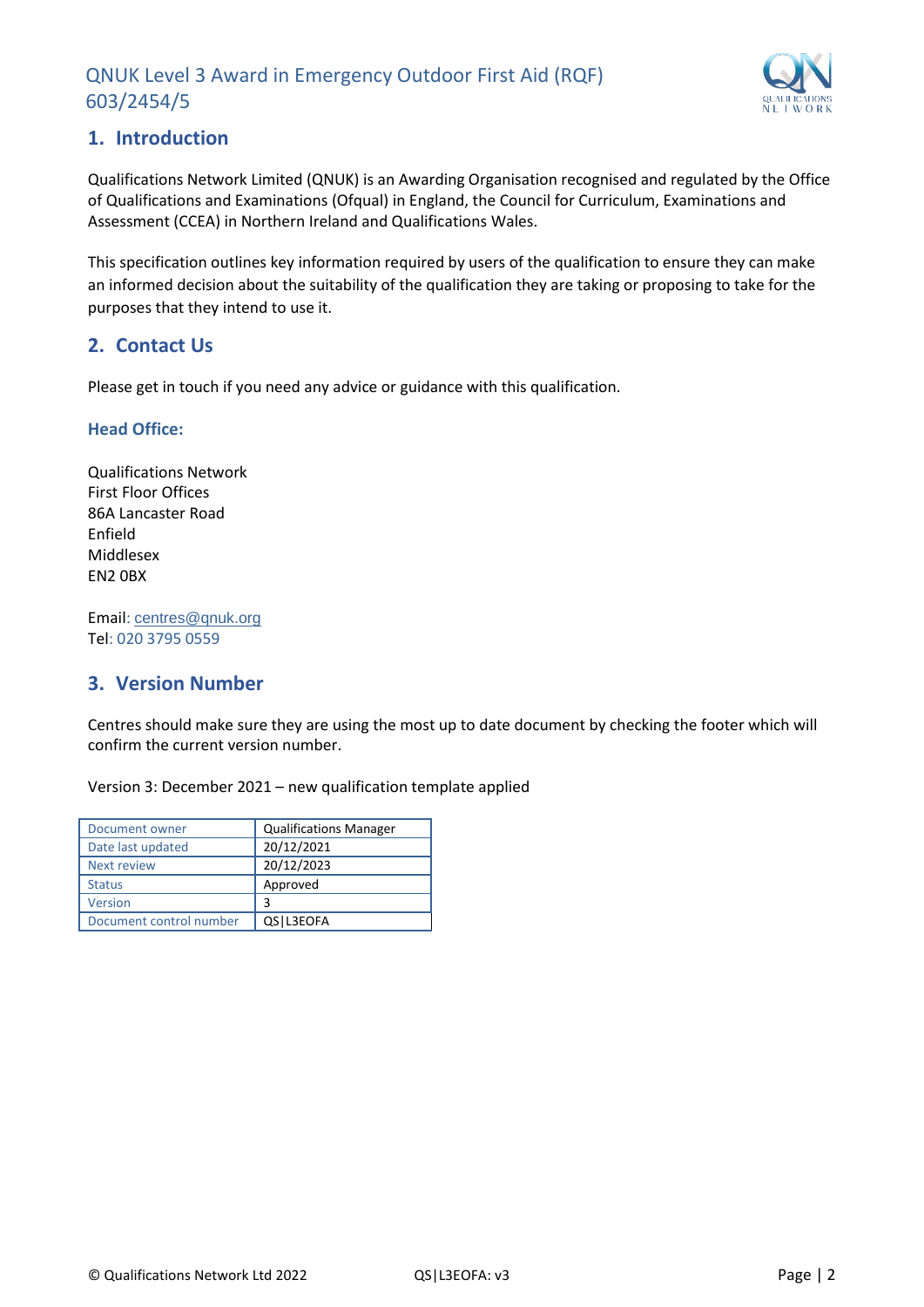

## <span id="page-3-0"></span>**4. Qualification Objective**

This qualification develops the learner's knowledge, understanding and skills in delivering emergency first aid in an outdoor environment where help may by up to 30 minutes away. The qualification will support anyone fulfilling such a role in the workplace. Learners are typically outdoor Instructors, but the qualification may be taken by anyone with an interest in emergency outdoor first aid. The qualification meets the requirements for Emergency First Aid at Work as outlined in the Health and Safety (First Aid) Regulations 1981 and the Health and Safety (First Aid) Regulations (Northern Ireland) 1982.

## <span id="page-3-1"></span>**5. Geographical Coverage of this Qualification**

This qualification is available across the UK.

#### <span id="page-3-2"></span>**6. Benefit for Learners**

This qualification will provide the skills, knowledge and understanding to support individuals carrying out an emergency first aid role in an outdoor environment.

#### <span id="page-3-3"></span>**7. Progression**

Learners could progress to the:

- QNUK Level 3 Award in Outdoor First Aid (RQF)
- QNUK Level 3 Award in Responding to Incidents with an AED (RQF)
- QNUK Level 3 Award for First Responders (RQF)

#### <span id="page-3-4"></span>**8. Recognition of Prior Learning**

QNUK are unable to accept requests for recognition of prior learning (RPL) for this qualification.

#### <span id="page-3-5"></span>**9. Complementary Courses**

Learners undertaking this qualification may progress to the QNUK level 3 Award in Outdoor First Aid at Work (RQF). All assessment should be taken within 10 weeks of session 1, day 1. Learners may also undertake a bolt-on qualification such as the QNUK level 3 Award in Responding to Incidents with an AED (RQF). As assessment criteria are similar, the time for the bolt-on course can be reduced.

#### <span id="page-3-6"></span>**10. Qualification Information**

| <b>Qualification Number (QN)</b>      | 603/2454/5                                         |
|---------------------------------------|----------------------------------------------------|
| <b>Learning Aim</b>                   | 60324545                                           |
| <b>Total Qualification Time (TQT)</b> | 10                                                 |
| <b>Guided Learning Hours (GLH)</b>    | 8                                                  |
| Credit value                          |                                                    |
| Level                                 | 3                                                  |
| Validity                              | 3 years                                            |
| Assessment                            | Invigilated MCQ paper and observed practical tasks |
| Achieving the qualification           | Learners must achieve the mandatory unit           |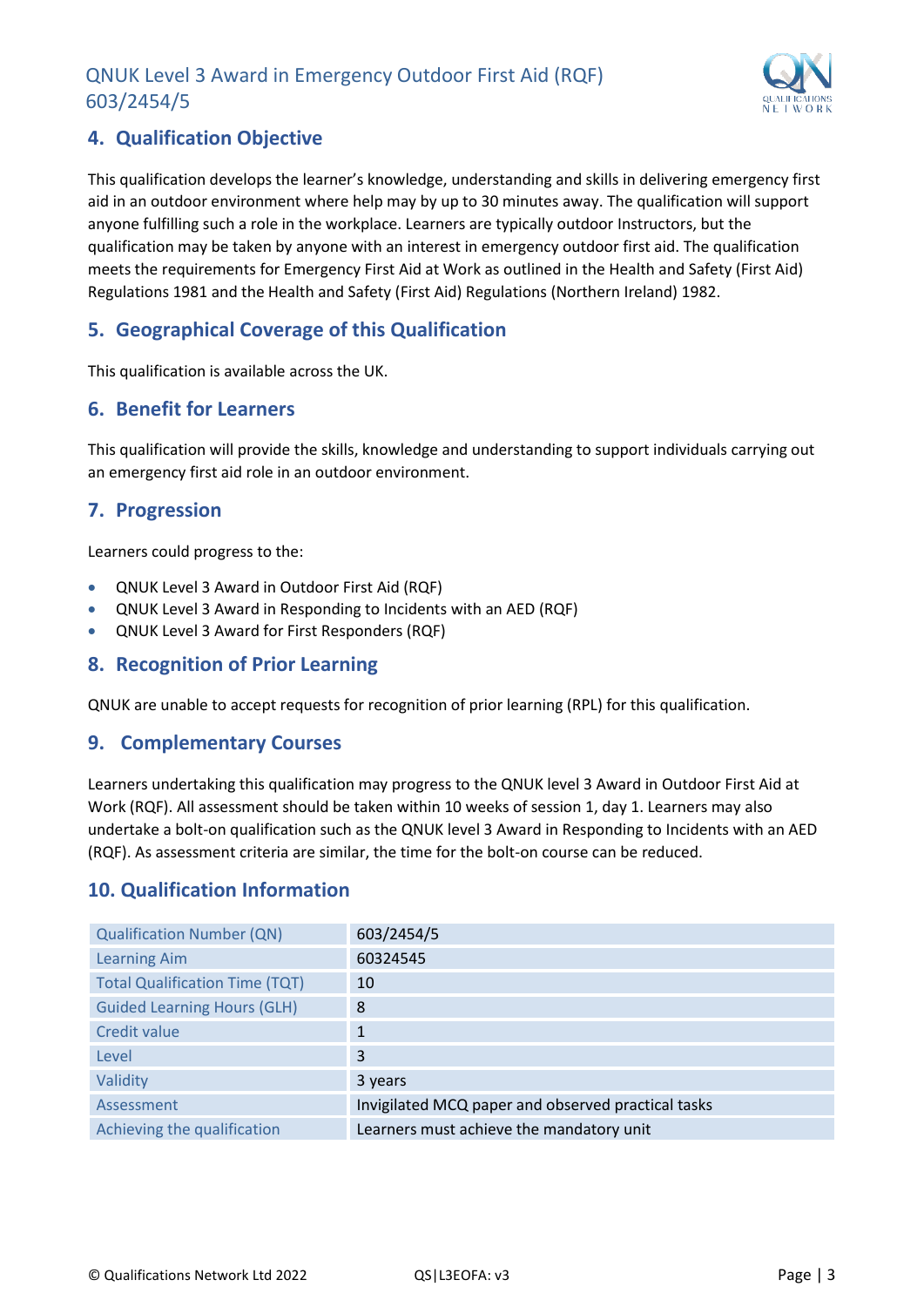

## <span id="page-4-0"></span>**11. Qualification Structure**

| Unit No.               | <b>Unit Title</b>                             | <b>Level</b> | <b>Credit</b> | <b>GLH</b> |
|------------------------|-----------------------------------------------|--------------|---------------|------------|
| <b>Mandatory units</b> |                                               |              |               |            |
| F/616/4944             | Emergency First Aid in an Outdoor Environment |              |               |            |

The learning outcomes for the qualification may be found in Appendix 1. The Assessment Guidance details the assessment criteria which are used to determine if a learner has met the requirements of the learning outcomes. Further depth of coverage is also provided in the Assessment Guidance.

## <span id="page-4-1"></span>**12. Learner Entry Requirements**

There are no specific recommended prior learning requirements for this qualification. Entry is at the discretion of the centre; however, learners should be aged 16 years and over, and able to undertake the responsibilities of an emergency first aider, to take this qualification.

Learners must demonstrate first aid procedures as part of their assessment, including providing CPR to a casualty on the floor. Therefore, learners must be physically capable of performing CPR on the floor.

Learners must have sufficient command of the English language to understand and undertake the recommended assessment methods for this qualification.

There are no other pre-requisites for this qualification. However, learners should be able to work at level 2 and above.

#### <span id="page-4-2"></span>**13. Delivery**

This qualification is delivered in a face-to-face setting over a one-day period. Learners should complete the qualification within 4 weeks.

The delivery of this qualification should include sufficient learning and practice in an outdoor environment.

#### <span id="page-4-3"></span>**Venue Requirements**

The training venue should be suitable for learning and meet all relevant Health and Safety requirements.

#### <span id="page-4-4"></span>**Equipment Requirements**

Each centre offering this qualification should ensure the following are available:

- suitable presentation materials
- reference manual (Learners may be required to purchase these separately)
- suitable number of resuscitation manikins (one manikin per four learners)
- suitable manikin disinfectant wipes
- suitable number of AED training devices (one unit per four learners)
- suitable number of manufactured tourniquets (one per four learners)
- examples of various haemostatic agents
- suitable equipment to demonstrate the use of tourniquets and the use of haemostatic agents
- a range of outdoor equipment and clothing
- sufficient number of roll mats and survival bags (one of each per 2 learners)
- first aid kits containing a range of equipment including dressings and bandages as appropriate for the work environment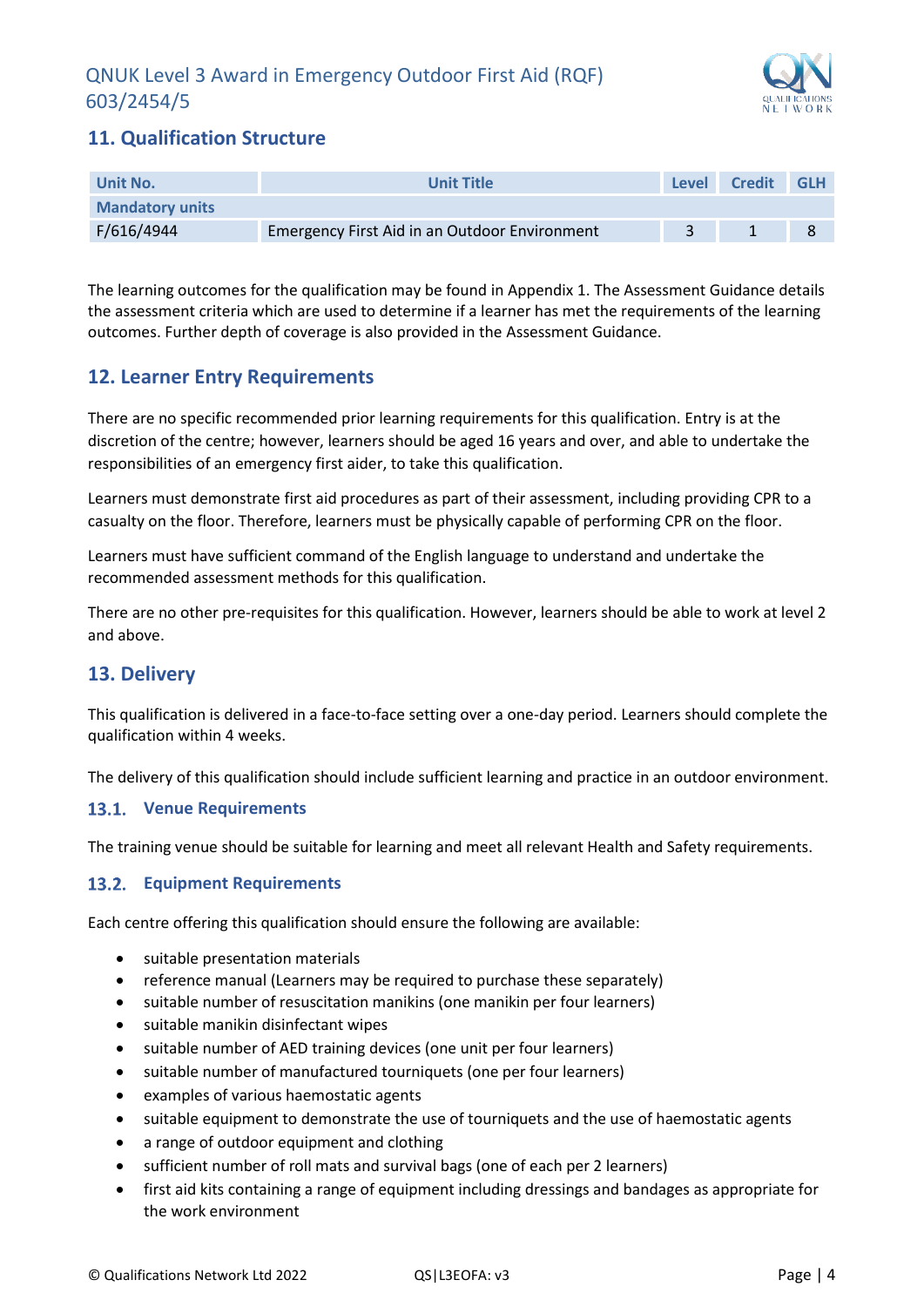

- a range of adrenaline auto injector training devices which anaphylaxis is assessed
- other first aid equipment as appropriate for the individual setting

N.B Child manikins can be made available for learners to practice their child protocol, although this is not mandatory.

#### <span id="page-5-0"></span>**Blended Learning**

Blended learning is acceptable for this qualification provided suitable controls are in place to ensure learners complete all elements.

A maximum of one third of the guided learning hours can be taken as blended learning.

#### <span id="page-5-1"></span>**13.4. Trainer to Learner Ratio**

The maximum trainer to learner ratio for this qualification is 1: 12

## <span id="page-5-2"></span>**14. Centre Personnel Requirements**

This qualification is delivered by suitably qualified trainers.

All those who deliver and assess this qualification must:

- 1. Hold a current First Aid at Work Certificate (issued by an Ofqual/SQA/Welsh Government recognised Awarding Organisation/Body, a First Aid at Work issued by a Recognised Voluntary Aids Society; or
- 2. Hold a regulated Pre-hospital Care course at level 3 or above; or
- 3. Hold a current Offshore First Aid Certificate issued by a HSE approved training provider or
- 4. Have a current registration as a Doctor with the General Medical Council (GMC) or
- 5. Have a current registration as a Nurse with the Nursing and Midwifery Council (NMC) or
- 6. Have a current registration as a Paramedic with the Health and Care Professions Council (HCPC)
- 7. Have undertaken an outdoor first aid course in the past
- 8. Hold outdoor instructor qualifications and experience; or
- 9. Have attended a recognised outdoor first aid Trainer CPD event
- 10. Hold one of the following qualifications or their recognised equivalent:
	- a. Cert Ed/PGCE/B Ed/M Ed
	- b. CTLLS/DTLLS
	- c. PTLLS (12 credits)
	- d. Further and Adult Education Teacher's Certificate
	- e. IHCD Instructional Methods
	- f. IHCD Instructor Certificate
	- g. S/NVQ level 3 in Training and Development
	- h. S/NVQ level 4 in Training and Development
	- i. TQFE (Teaching Qualification for Further Education)
	- j. English National Board 998
	- k. Nursing Mentorship qualifications
	- l. NOCN Tutor Assessor Award
	- m. Level 3 Award in Education and Training (QCF/RQF)
	- n. Level 4 Certificate in Education and Training (QCF/RQF)
	- o. Level 5 Diploma in Education and Training (QCF/RQF)
- 11. If none of the above teaching/assessing qualifications are held, delivery staff must hold both a teaching qualification AND assessing qualification from the list below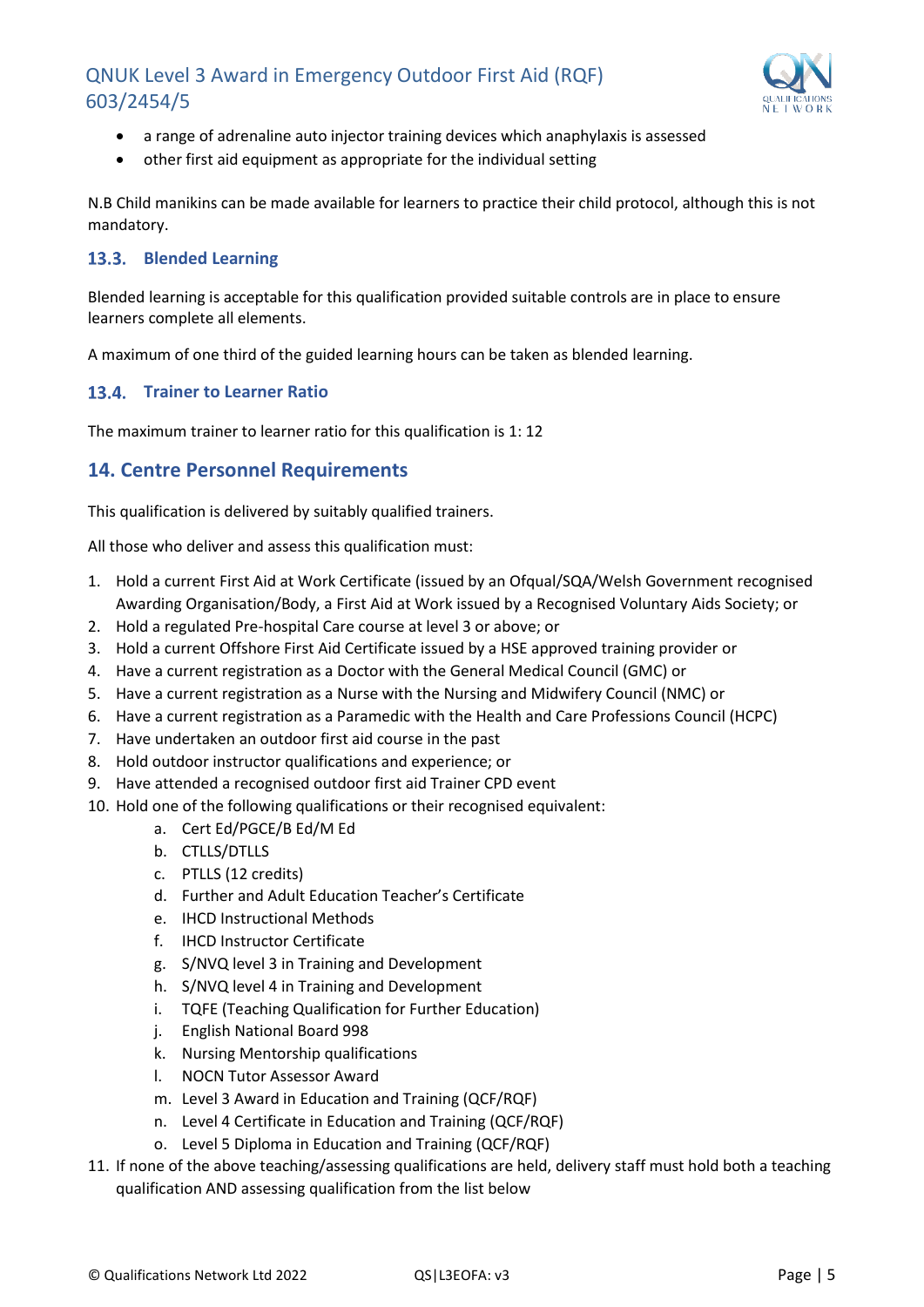

- a. Accredited Qualifications based on the Learning and Development NOS 7 Facilitate Individual Learning and Development (Teaching)
- b. Training Group A22, B22, C21, C23, C24 (Teaching)
- c. SQA Accredited Planning and Delivering Learning Sessions to Groups (Teaching)
- d. A1 (D32/33) Assess candidates using a range of methods (Assessing)
- e. A2 (D32) Assess candidates' performance through observation (Assessing)
- f. Regulated Qualifications based on the Learning and Development NOS 9 Assess Learner Achievement (Assessing)
- g. SQA Accredited Learning and Development Unit 9DI Assess workplace competences using direct and indirect methods – replacing Units A1 and D32/33 (Assessing)
- h. SQA Accredited Learning and Development Unit 9D Assess workplace competence using direct methods – replacing Units A2 and D32 (Assessing)
- i. SQA Carryout the Assessment Process (Assessing)
- j. Level 3 Award in Assessing Competence in the Work Environment (QCF/RQF) (Assessing)
- k. Level 3 Award in Assessing Vocationally Related Achievement (QCF/RQF) (Assessing)
- l. Level 3 Award in Understanding the Principles and Practices of Assessment (QCF/RQF) (Assessing)
- m. Level 3 Certificate in Assessing Vocational Achievement (QCF/RQF) (Assessing)
- n. Assessor/IQA CPD Day (Assessing)
- 12. Show current evidence of continuing professional development in teaching, assessment and the subject matter.

#### **Internal Quality Assurance Requirements**

Each centre must have access to a suitably qualified IQA. The IQA cannot verify the delivery or assessment of individual learners or cohorts of learners where the IQA has been involved in the delivery or assessment of the qualification for those learners.

All those who are involved with the quality assurance of this qualification **internally** must:

- 1. have up-to-date working knowledge and experience of best practice in assessment and quality assurance;
- 2. meet the delivery staff requirements for this qualification:
- 3. hold one of the following internal quality assurance qualifications or their recognised equivalent:
	- a. Level 4 Award in Internal Quality Assurance of Assessment Processes and Practice (QCF/RQF); or
	- b. Level 4 Certificate in Leading the Internal Quality Assurance of Assessment Processes and Practice (QCF/RQF); or
	- c. V1 Conduct internal quality assurance of the assessment process; or
	- d. D34 Internally verify the assessment process; or
	- e. Have completed a 7-hour assessor and IQA CPD training with an awarding organisation, and
- 4. show current evidence of continuing professional development in assessment, quality assurance and the subject matter.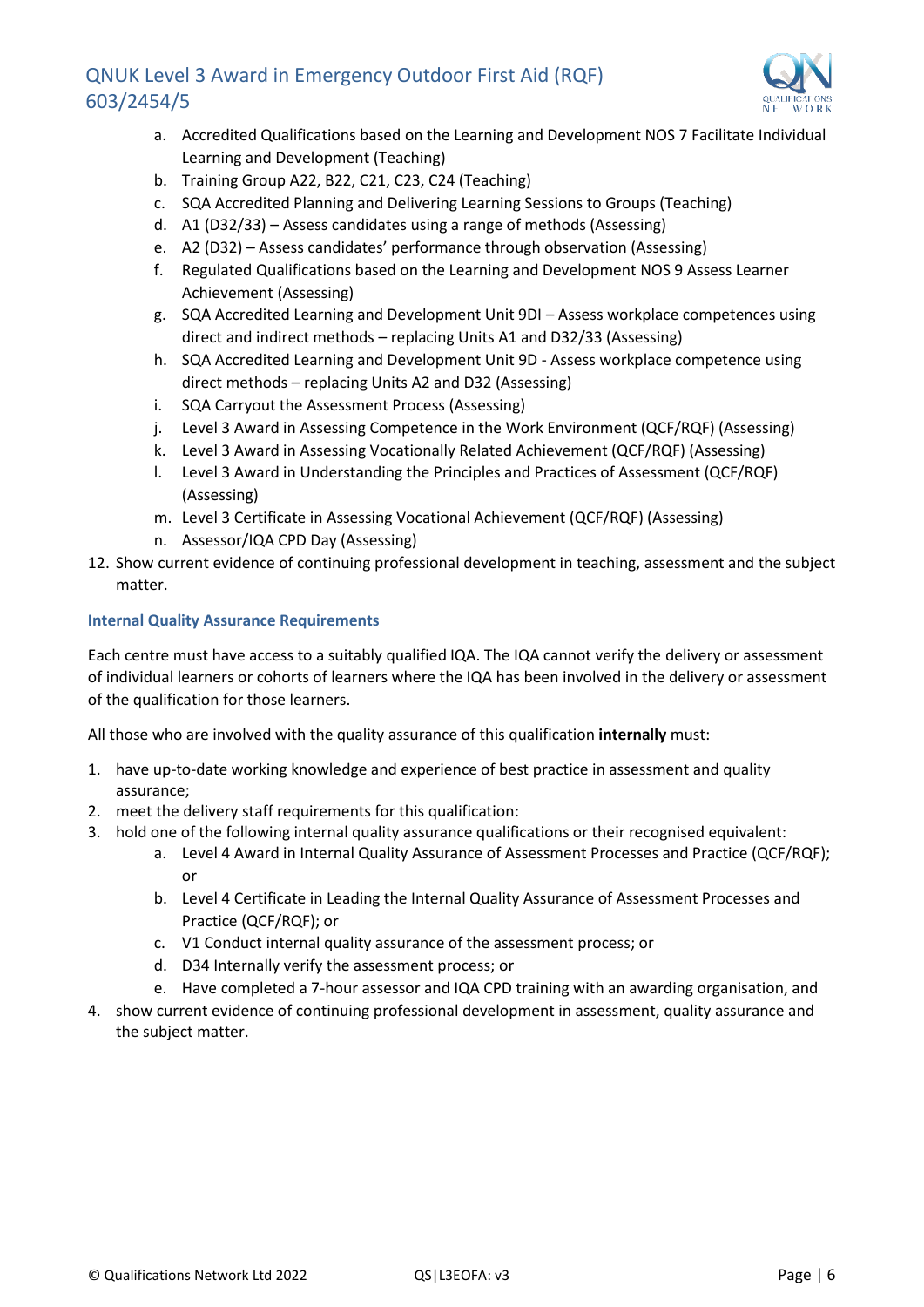

## <span id="page-7-0"></span>**15. Assessment Requirements**

Learners are assessed for this qualification through:

#### <span id="page-7-1"></span>**15.1. Multiple-Choice Question Paper**

The MCQ paper will be taken under examination conditions, i.e. learners will sit a minimum of 1.25 metres apart, will not confer during the examination and no electronic devices (such as mobile phones) or books, including dictionaries, will be permitted.

| Language of assessment | English     |
|------------------------|-------------|
| Duration               | 30 minutes  |
| Pass mark              | 70% (11/15) |
| Grading                | Pass/Fail   |

Example MCQs are included at Appendix 2.

#### <span id="page-7-2"></span>**Practical Tasks**

Learners are assessed completing several practical emergency first aid tasks.

| Language of assessment | English     |
|------------------------|-------------|
| <b>Duration</b>        | As required |
| Pass mark              | 100%        |
| Grading                | Pass/Fail   |

#### <span id="page-7-3"></span>**16. Moderation**

The level of external moderation required for this qualification will be risk based and in line with the Centre Assessment Standards Scrutiny Strategy applicable to this qualification.

There may be situations within the centre devised assessment methodology that require observations, in these situations QNUK EQA Department will also require to conduct verification visits to ensure the accuracy and consistency of assessment decisions.

QNUK EQA Department will advise the centre of the required levels of moderation/verification to anticipate for this qualification upon centre approval for delivery.

## <span id="page-7-4"></span>**17. Reasonable Adjustments**

Learners are required to complete the assessments in a manner appropriate to the purpose of the qualification.

This qualification requires learners to be able to perform relevant practical emergency first aid tasks during the summative assessment, some of which may be on the floor. It is a mandatory requirement for all learners to be able to demonstrate these activities and no adjustments or considerations can be made for this.

The prescribed assessment methods for this qualification should not unfairly disadvantage learners who would otherwise be able to demonstrate competence in line with the purpose of the qualification. Learners should contact their centre to discuss reasonable adjustment if they feel the prescribed assessment methods would disadvantage them.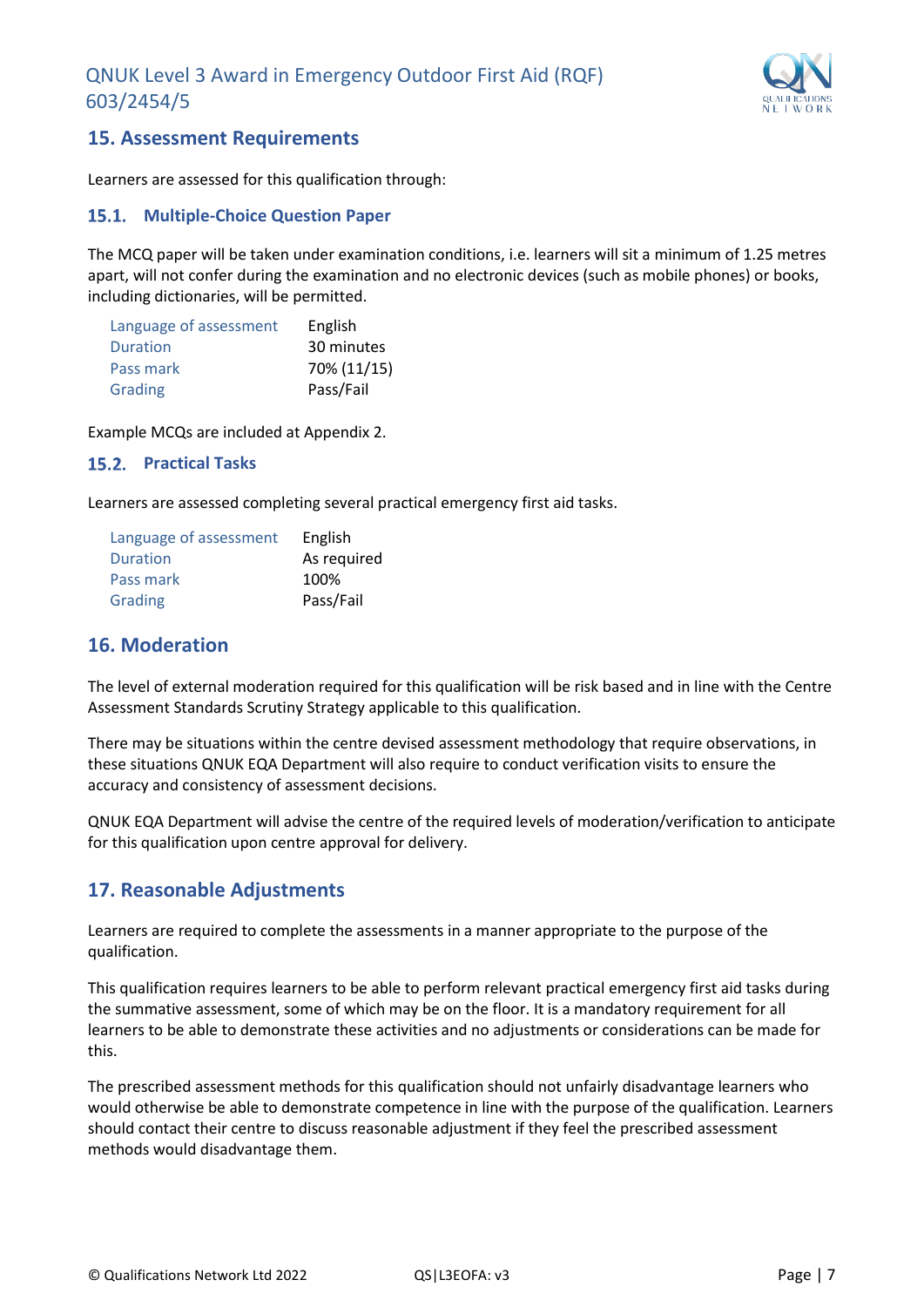

## <span id="page-8-0"></span>**18. Results**

The centre is required to submit learner results within 10 working days of assessment to Qualifications Network UK for moderation. We will issue verified results and appropriate certification to the approved centre within 7 working days of receiving the results. Centres will forward results and/or certificates to learners, who can expect to receive them within 20 working days of taking the assessment. If learners have not received results and/or certificates within 25 working days, they should contact the centre in the first instance.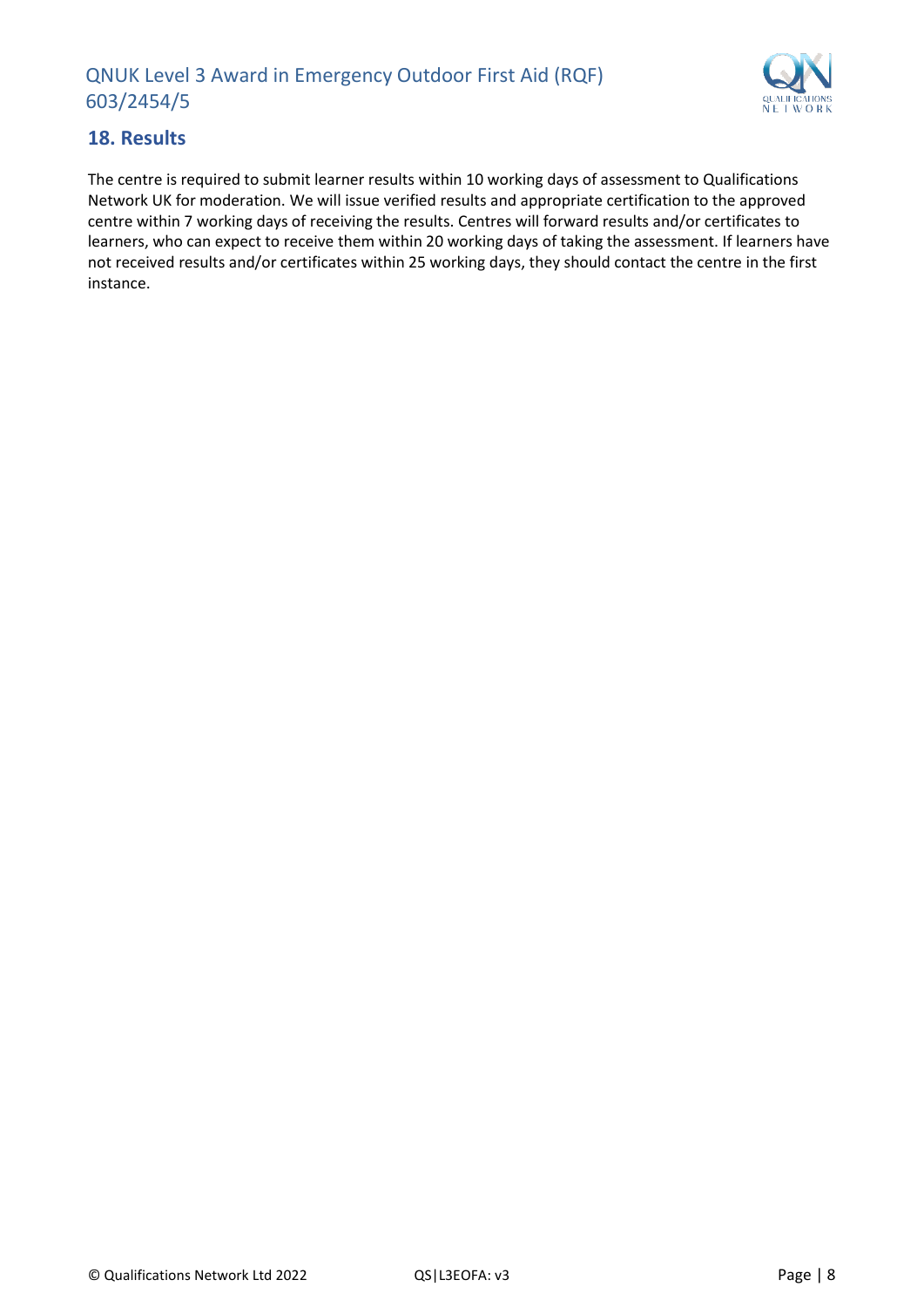

# <span id="page-9-0"></span>**Appendix 1: Units**

#### **Unit 1 Emergency First Aid in an Outdoor Environment (F/616/4944)**

#### **Unit Summary**

The learner will develop the skills, knowledge and understanding to deal effectively with a range of emergencies in the Outdoor environment requiring first aid.

| 1. The learner will: Understand the roles and responsibilities of a first aider in an outdoors environment |                                                                                                                                                                                                                                                                                                                                                                                                      |                                    |
|------------------------------------------------------------------------------------------------------------|------------------------------------------------------------------------------------------------------------------------------------------------------------------------------------------------------------------------------------------------------------------------------------------------------------------------------------------------------------------------------------------------------|------------------------------------|
| <b>Assessment Guidance</b>                                                                                 |                                                                                                                                                                                                                                                                                                                                                                                                      | <b>Types of</b><br><b>Evidence</b> |
| 1.1                                                                                                        | The learner must identify the role and responsibilities of a first aider in an<br>outdoors environment including: managing hazards; prioritising casualties,<br>identifying possible injuries; identifying and knowing how to use appropriate first<br>aid equipment found in the outdoors workplace; principles of effective casualty<br>communication; awareness of HSE requirements of first aid. | MCQ                                |
| 1.2                                                                                                        | The learner must identify how to minimise the risk of infection to self and others<br>through using sterile equipment correctly; correct disposable of used, disposable<br>first aid equipment; importance of handwashing and the reasons for this.                                                                                                                                                  | <b>MCQ</b>                         |
| 1.3                                                                                                        | The learner must identify the need for consent to provide first aid including why<br>consent should be obtained from the patient; when it should be obtained; when<br>consent can be presumed.                                                                                                                                                                                                       | <b>MCQ</b>                         |

| 2. The learner will: Be able to manage an incident in an outdoors environment |                                                                                                                                                                                                                                                                                       |                                    |
|-------------------------------------------------------------------------------|---------------------------------------------------------------------------------------------------------------------------------------------------------------------------------------------------------------------------------------------------------------------------------------|------------------------------------|
|                                                                               | <b>Assessment Guidance</b>                                                                                                                                                                                                                                                            | <b>Types of</b><br><b>Evidence</b> |
| 2.1                                                                           | The learner must conduct a scene survey demonstrating their awareness of the<br>environment, including other hazards that could affect themselves, potential<br>casualties and bystanders; identify available first aid equipment.                                                    | Observation                        |
| 2.2                                                                           | The learner must conduct a primary survey of a casualty demonstrating their<br>awareness of dangers, response, open airway and a breathing check; awareness of<br>agonal gasps.                                                                                                       | Observation                        |
| 2.3                                                                           | The learner must protect a casualty from environmental factors including<br>relocating the casualty; insulating the casualty; using a shelter.                                                                                                                                        | Observation                        |
| 2.4                                                                           | The learner must summon appropriate assistance when necessary, including the<br>type of assistance they require, whether bystanders or the emergency services; on<br>completion of a primary survey; awareness of how to contact other emergency<br>services such as mountain rescue. | Observation                        |
| 2.5                                                                           | The learner must identify how to administer first aid to a casualty at risk of<br>hypothermia including how to protect a casualty from risk of hypothermia;<br>protection from the elements.                                                                                          | Observation                        |
| 2.6                                                                           | The learner must monitor a casualty's vital signs including radial and carotid pulse,<br>breathing, response and pallor.                                                                                                                                                              | Observation                        |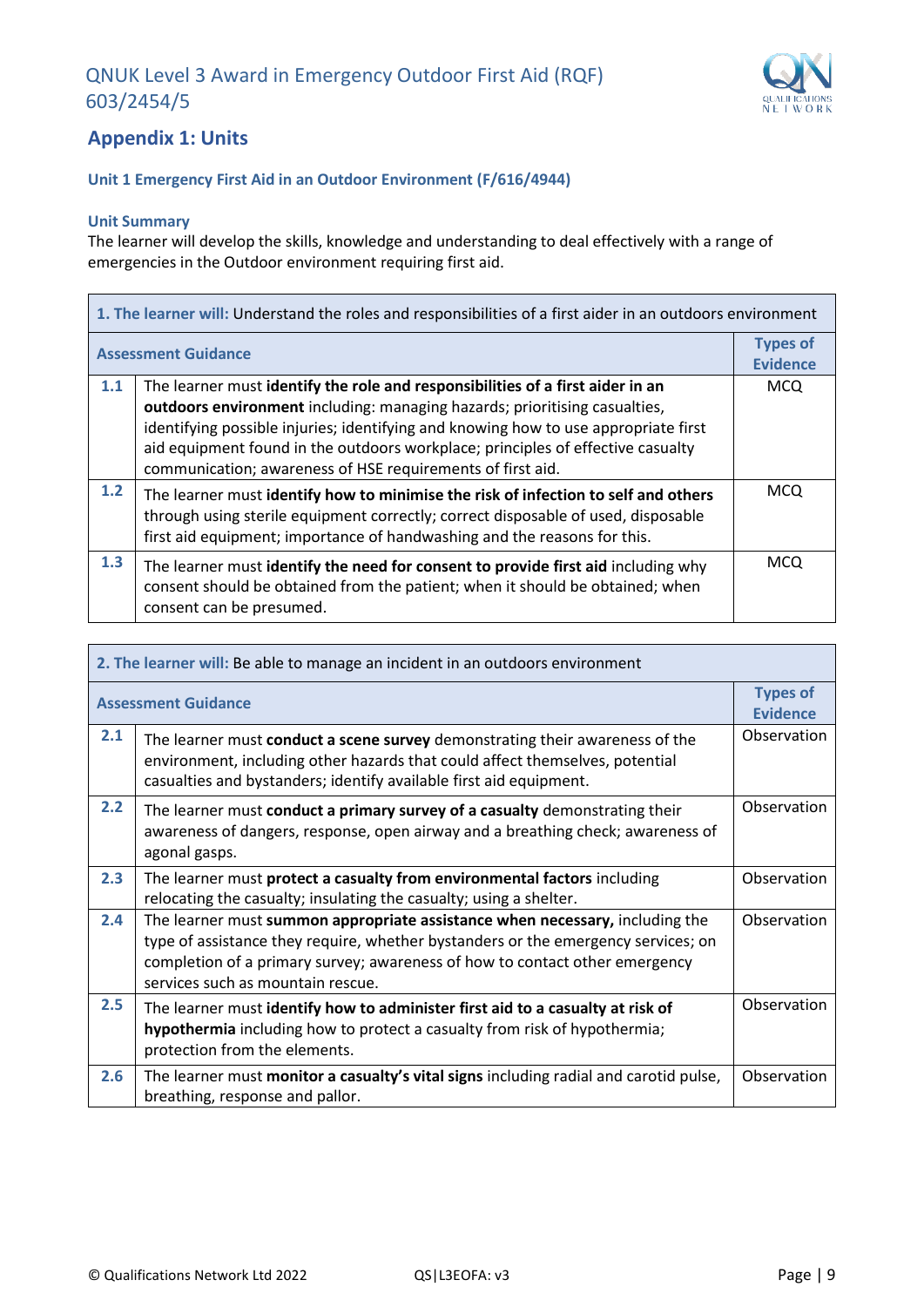

| 3. The learner will: Be able to provide first aid to a casualty that is unresponsive and not breathing<br>normally |                                                                                                                                                                                                                                                                                                                                                                                                                            |                                    |
|--------------------------------------------------------------------------------------------------------------------|----------------------------------------------------------------------------------------------------------------------------------------------------------------------------------------------------------------------------------------------------------------------------------------------------------------------------------------------------------------------------------------------------------------------------|------------------------------------|
|                                                                                                                    | <b>Assessment Guidance</b>                                                                                                                                                                                                                                                                                                                                                                                                 | <b>Types of</b><br><b>Evidence</b> |
| 3.1                                                                                                                | The learner must identify when to administer Cardio-Pulmonary (CPR) to a<br>casualty differentiating between those who require resuscitation and those who<br>should be placed in the recovery position.                                                                                                                                                                                                                   | Observation                        |
| 3.2                                                                                                                | The learner must demonstrate CPR on a manikin in accordance with current<br>Resuscitation Council (UK) guidelines.                                                                                                                                                                                                                                                                                                         | Observation                        |
| 3.3                                                                                                                | The learner must demonstrate the use of an automated external defibrillator<br><b>(AED)</b> including correctly placing the AED pads and following instructions from the<br>AED unit.                                                                                                                                                                                                                                      | Observation                        |
| 3.4                                                                                                                | The learner must outline modifications for CPR in relation to:<br>a child<br>$\bullet$<br>drowning<br>$\bullet$<br>avalanche<br>$\bullet$<br>lightning strike<br>$\bullet$<br>remote from immediate help<br>۰<br>including the adaptations to the basic life support protocols for the paediatric<br>protocol and the adult drowning protocol; considerations include when and if to<br>start CPR in the given situations. | <b>MCQ</b>                         |

| 4. The learner will: Be able to provide first aid to a casualty that is unresponsive and breathing normally |                                                                                                                                                                                                                                                                                            |                                    |
|-------------------------------------------------------------------------------------------------------------|--------------------------------------------------------------------------------------------------------------------------------------------------------------------------------------------------------------------------------------------------------------------------------------------|------------------------------------|
| <b>Assessment Guidance</b>                                                                                  |                                                                                                                                                                                                                                                                                            | <b>Types of</b><br><b>Evidence</b> |
| 4.1                                                                                                         | The learner must justify when to place a casualty into the recovery position<br>differentiating between casualties who require resuscitation and those who should<br>be placed into the recovery position                                                                                  | Observation                        |
| 4.2                                                                                                         | The learner must demonstrate how to place a casualty into the recovery position<br>in accordance with current Resuscitation Council (UK) guidelines.                                                                                                                                       | Observation                        |
| 4.3                                                                                                         | The learner must identify how to administer first aid to a casualty who is<br>experiencing a seizure including actions to take whilst a casualty is in seizure;<br>management of the casualty once the seizure has stopped; know when it is<br>recommended to call the emergency services. | <b>MCQ</b>                         |

| 5. The learner will: Be able to provide first aid to a casualty who is choking |                                                                                                                                                                                                                       |                                    |
|--------------------------------------------------------------------------------|-----------------------------------------------------------------------------------------------------------------------------------------------------------------------------------------------------------------------|------------------------------------|
| <b>Assessment Guidance</b>                                                     |                                                                                                                                                                                                                       | <b>Types of</b><br><b>Evidence</b> |
| 5.1                                                                            | The learner must identify when choking is mild or severe and demonstrate how to<br>recognise the features of a mild and a severe obstruction of the airway.                                                           | Observation                        |
| 5.2                                                                            | The learner must demonstrate how to administer first aid to a casualty who is<br>choking following the treatment protocol for choking casualties in accordance with<br>current Resuscitation Council (UK) guidelines. | Observation                        |

 $\mathbf{r}$ 

 $\overline{\phantom{a}}$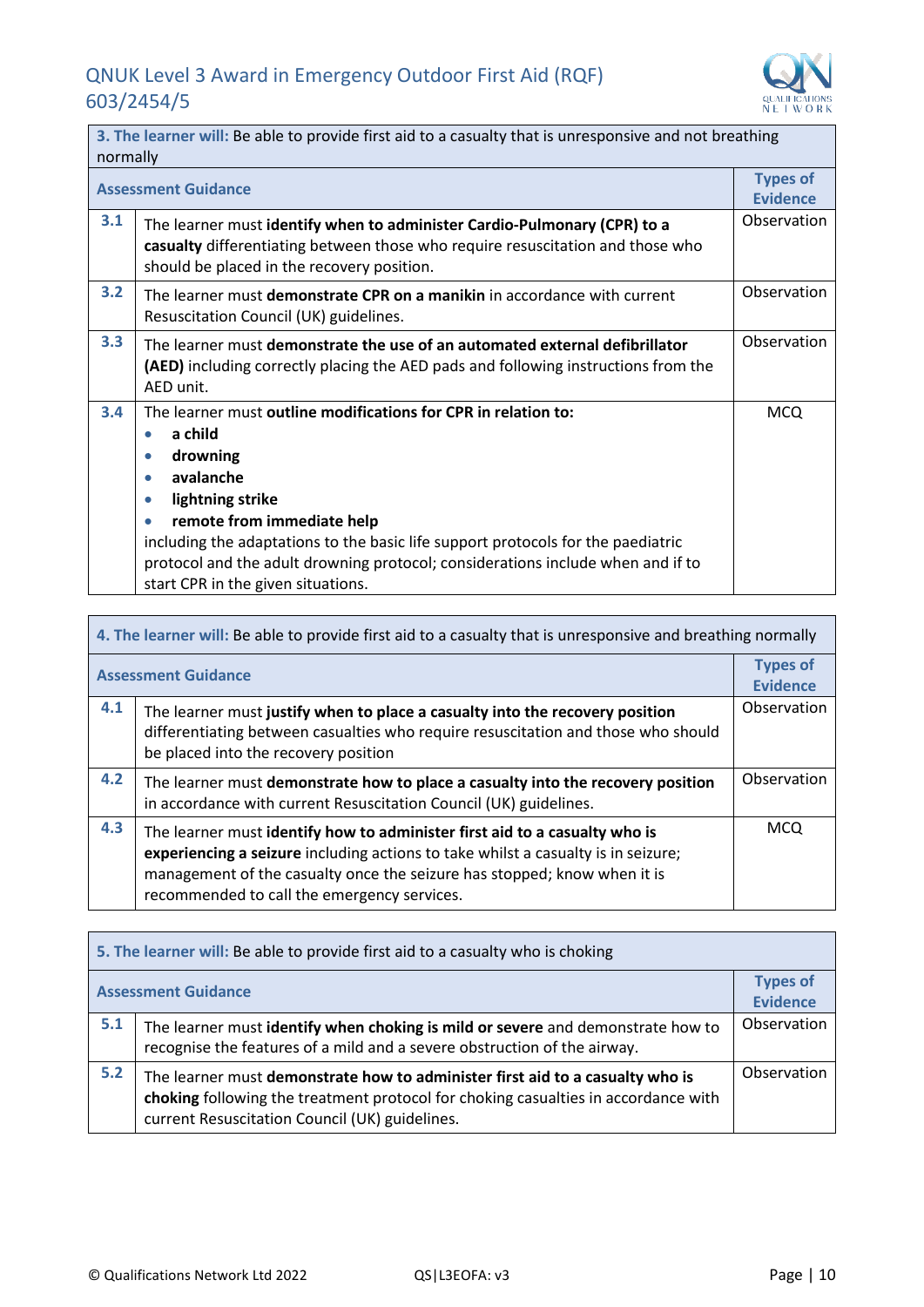Î.



| 6. The learner will: Be able to provide first aid to a casualty with external bleeding |                                                                                                                                                                                                                                   |                                    |
|----------------------------------------------------------------------------------------|-----------------------------------------------------------------------------------------------------------------------------------------------------------------------------------------------------------------------------------|------------------------------------|
| <b>Assessment Guidance</b>                                                             |                                                                                                                                                                                                                                   | <b>Types of</b><br><b>Evidence</b> |
| 6.1                                                                                    | The learner must identify how to administer first aid to a casualty with a minor<br>wound including how to deal with minor wounds in line with current practice;<br>wounds to include cuts, bruises, embedded objects and grazes. | <b>MCQ</b>                         |
| 6.2                                                                                    | The learner must identify how to administer first aid to a casualty with minor<br>burns and scalds following the recommended treatment for such injuries according<br>to current accepted first aid practice and manuals.         | <b>MCQ</b>                         |
| 6.3                                                                                    | The learner must identify the severity of external bleeding and the characteristics<br>of capillary, venous and arterial bleeding.                                                                                                | Observation                        |
| 6.4                                                                                    | The learner must demonstrate the control of external bleeding managing a<br>casualty with a bleed; dressing common wounds to the head, arm, hand and leg.                                                                         | Observation                        |

| 7. The learner will: Know how to provide first aid to a casualty who is in shock |                                                                                                                                                                                                                                                                                                               |                                    |  |
|----------------------------------------------------------------------------------|---------------------------------------------------------------------------------------------------------------------------------------------------------------------------------------------------------------------------------------------------------------------------------------------------------------|------------------------------------|--|
| <b>Assessment Guidance</b>                                                       |                                                                                                                                                                                                                                                                                                               | <b>Types of</b><br><b>Evidence</b> |  |
| 7.1                                                                              | The learner must recognise a casualty who is suffering from shock including the<br>common recognition features of a casualty in hypovolaemic shock.                                                                                                                                                           | Observation                        |  |
| 7.2                                                                              | The learner must identify how to administer first aid to a casualty who is suffering<br>from shock including the recommended first aid treatment for hypovolaemic<br>shock: position of the casualty; keeping them warm; nil by mouth; moisten their<br>lips; reassure them; refer to the emergency services. | Observation                        |  |

| 8. The learner will: Know how to provide first aid to a casualty affected by immersion in water |                                                                                                                                                                                                                                             |                             |  |
|-------------------------------------------------------------------------------------------------|---------------------------------------------------------------------------------------------------------------------------------------------------------------------------------------------------------------------------------------------|-----------------------------|--|
| <b>Assessment Guidance</b>                                                                      |                                                                                                                                                                                                                                             | <b>Types of</b><br>Evidence |  |
| 8.1                                                                                             | The learner must outline how to administer first aid to a casualty who has been<br>immersed in water in accordance with current Resuscitation Council (UK)<br>guidelines and being aware of the risk of secondary drowning and hypothermia. | <b>MCQ</b>                  |  |